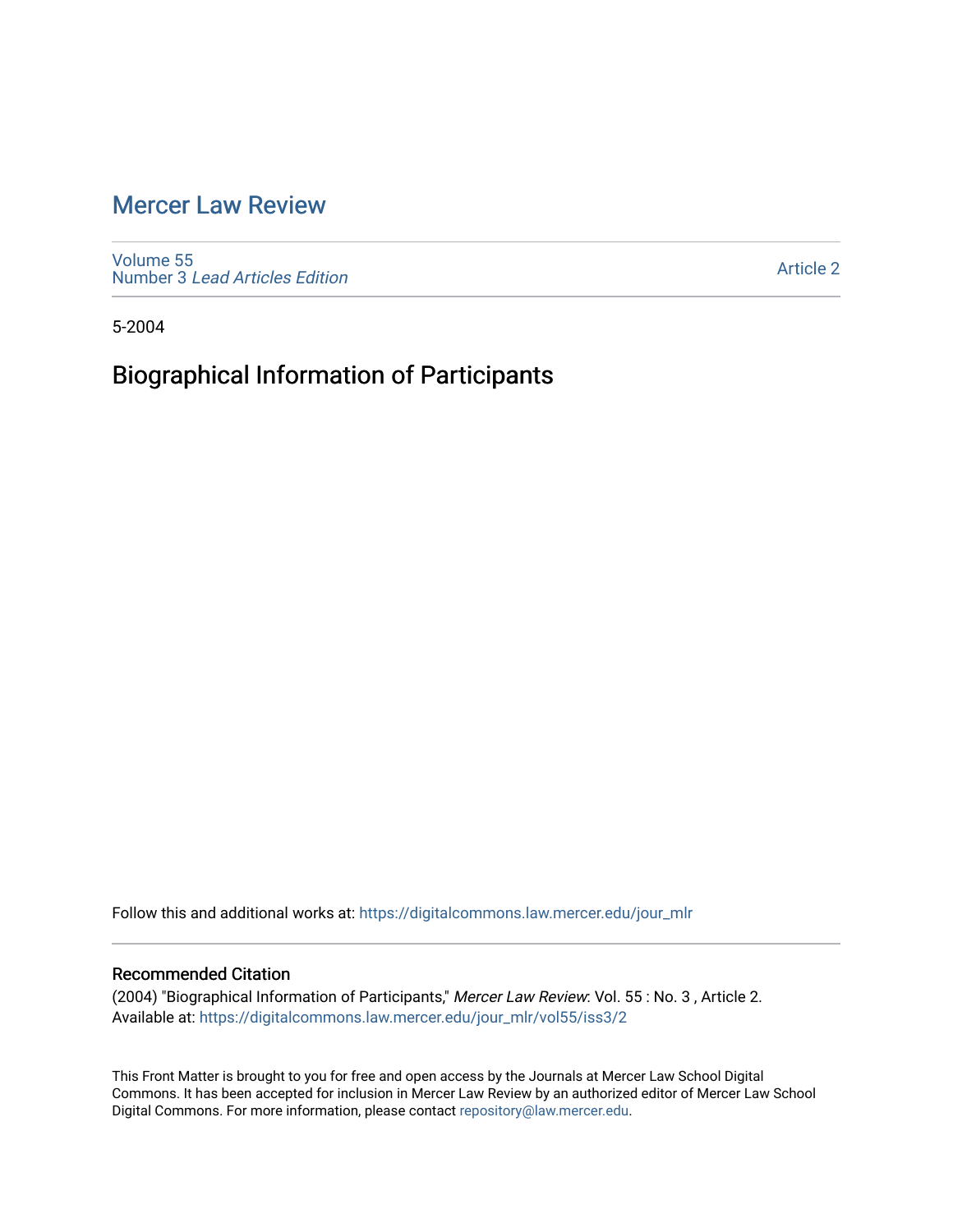## **The Internet: Place, Property, or Thing-All or None of the Above?**

# **Biographical Information of Participants**

### **PANELISTS**

*Robin Adams Anderson...* Member/Principal, Nicholls **&** Crampton, P.A., Raleigh, North Carolina **...** Practice concentrates in providing personnel counseling and representation in employment disputes, including discrimination claims involving gender, age, race, disability, equal pay, and sexual harassment... Adjunct Professor, John E. Weems Graduate School MBA program at Meredith College ... Chair, State Personnel Commissioner (1999-2004) **...** Member, ABA Equal Employment Opportunities Committee ... Member, North Carolina Bar Association, Labor and Employment Section.. .Council, North Carolina Bar Association, Committee on Women in the Profession . . . Council, North Carolina Bar Association, Constitutional Rights and Responsibilities Section **...** Liaison, North Carolina Bar Association, Lawyers in the Schools Committee ... Law Clerk, The Honorable Louis B. Meyer, Senior Justice of the Supreme Court of North Carolina (1990–1991)... Education: University of Massachusetts (B.A., Political Science, 1984); University of North Carolina (J.D., 1990), Order of the Barristers.

*E. Alan Arnold...* Senior Attorney, Delta Air Lines Law Department **...** Responsible at Delta for intellectual property, technology, ecommerce, and other complex transactions **...** Board of Directors, Habitat for Humanity, Atlanta **...** Prior Activities: Attorney, King and Spalding LLP **.. .** Education: Rhodes College (B.A., cum laude, **1986);**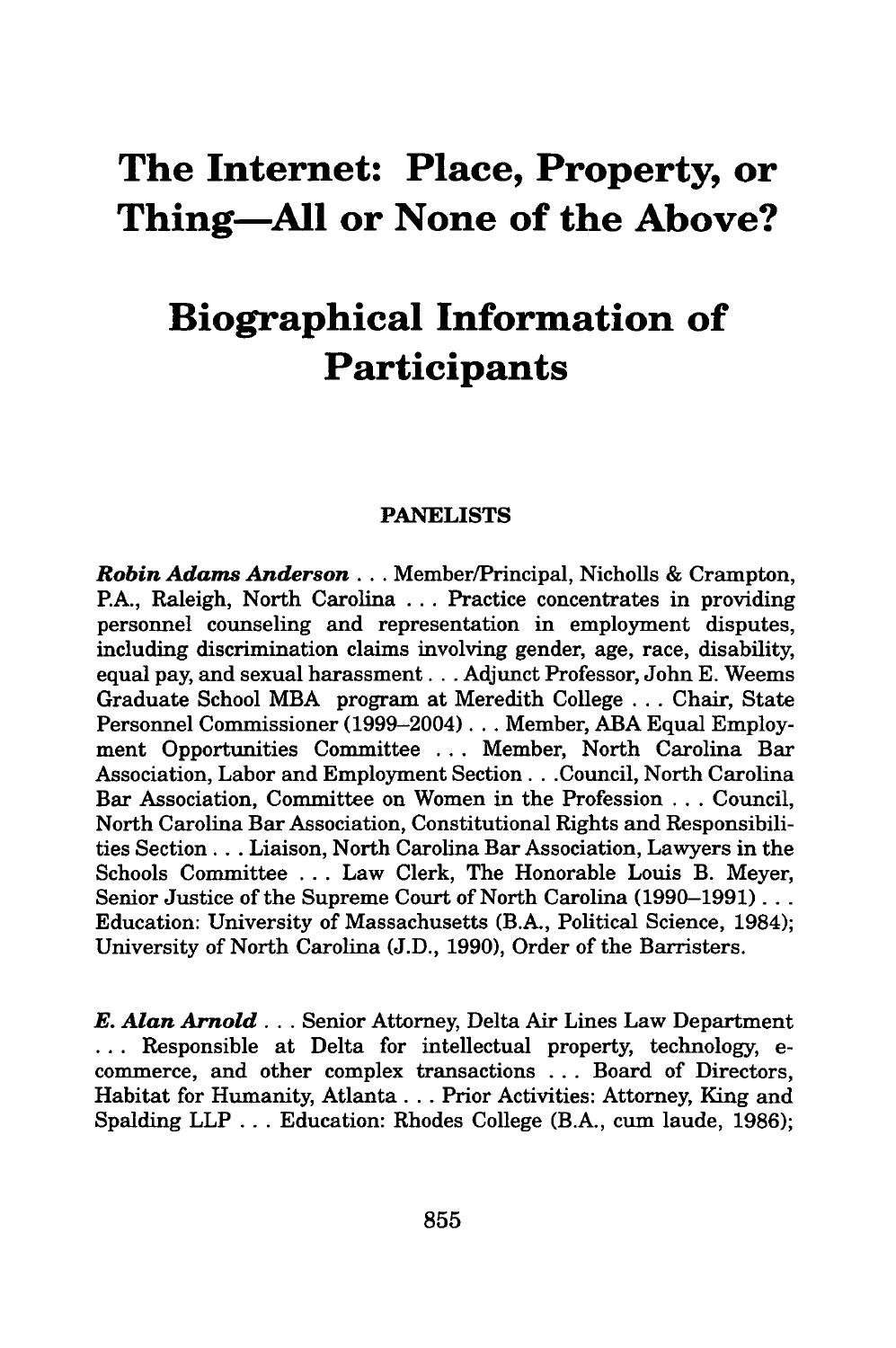University of Kentucky (J.D., magna cum laude, 1989), Phi Beta Kappa; Order of the Coif; Member, University of Kentucky Law Journal.

*George Fibbe...* Associate, Yetter & Warden, L.L.P., Houston, Texas ... Responsible for civil commercial litigation matters ... Part of the team representing American Airlines in *American Airlines, Inc. v. FareChase, Inc.,* in which a Texas court issued a temporary injunction prohibiting FareChase from accessing American's AA.com® website without American's consent ... Member, Houston Bar Association, Houston Young Lawyers Association ... Law Clerk, The Honorable Martin Feldman, Eastern District of Louisiana (2001-2002) ... Education: Birmingham-Southern College (B.A., Political Science, summa cum laude, 1997), Phi Beta Kappa; Omicron Delta Kappa; Rhodes Scholarship Finalist; Vale Teaching Fellowship, Civil Rights and Justice; Harvard Law School (J.D., 2001), Journal of Law and Public Policy, Senior Editor.

*Jennifer Stisa Granick...* Lecturer in Law and Executive Director of the Center for Internet and Society **("CIS")...** Nationally recognized for her expertise across a spectrum of Internet issues, including computer crime, national security and constitutional rights, and electronic surveillance **...** Teacher, CyberLaw Clinic **...** Board of Directors, Honeynet Project, develops defensive tools and practices against computer intrusion **...** Selected as one of the "Women of Vision," Information Security Magazine **...** Prior Activities: Public Defender, Office of the State of California Public Defender; Attorney, Law Offices of Jennifer Granick **...** Education: New College of the University of South Florida; University of California, Hastings College of Law **(J.D., 1993).**

*Richard E. Moberly* **...** Associate, McKenna Long & Aldridge LLP, practice focuses on employment litigation, employment law consulting, and complex commercial litigation. Represents employers in disputes involving **ADA** issues, employment discrimination, workplace harassment, ERISA, and the Family and Medical Leave Act, as **well** as restrictive covenant and trade secret disputes in the employment context **...** Law Clerk, The Honorable Norwood **C.** Tilley, Jr., Middle District of North Carolina **(1998-1999) ...** Education: Emory University (B.A., sunma cum laude, **1991);** Harvard Law School **(J.D.,** magna cum laude, **1998);** Editor, Harvard Law Review.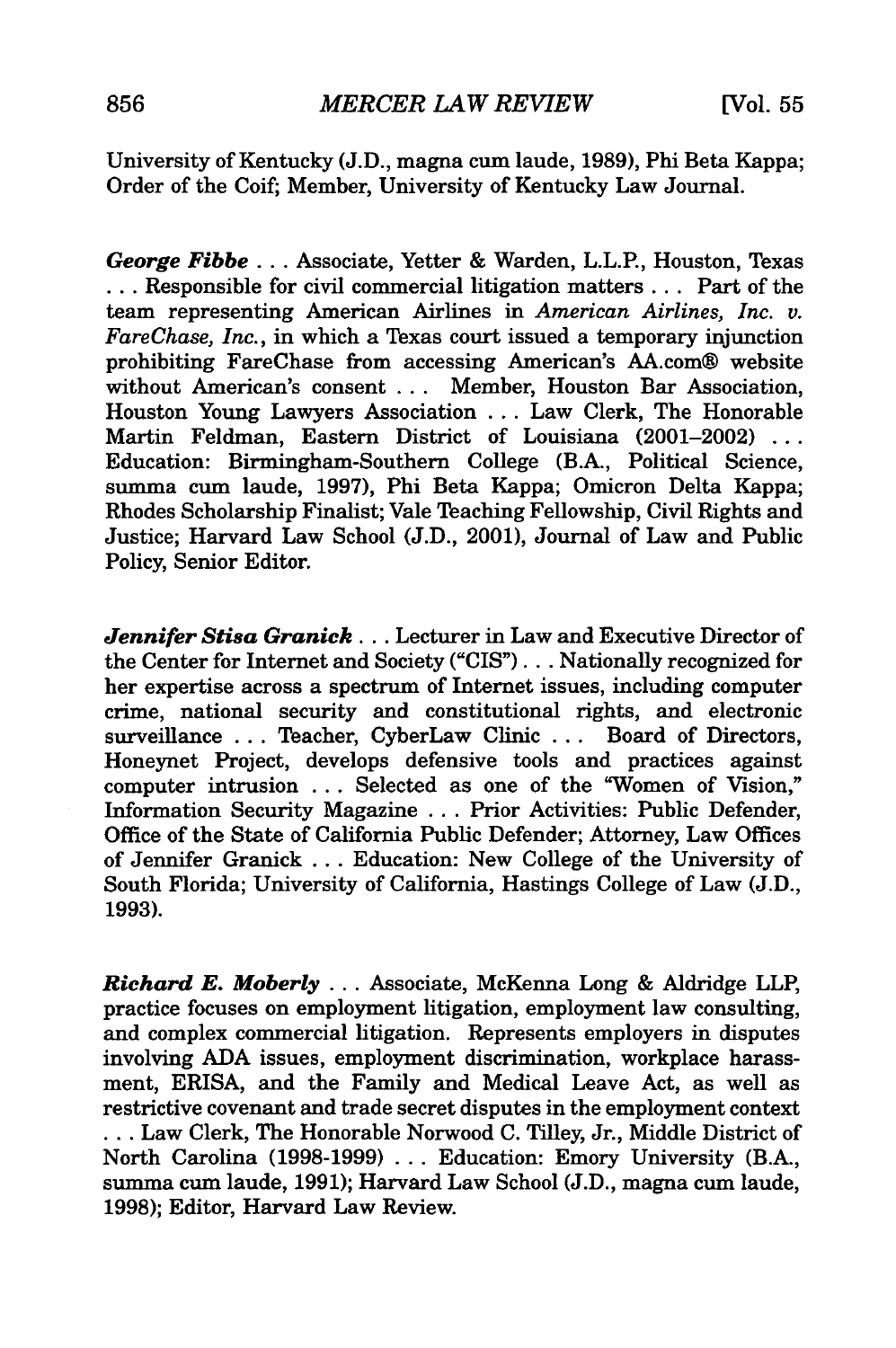*Paul F. "Pete" Wellborn III...* Founding Partner, Wellborn & Butler **LLC ...** Responsible for obtaining multi-million dollar judgments against **spammers...** Adjunct Professor, Georgia Institute of Technology and Mercer Law School **...** Nominee, Georgia Technology Application Award (2000)... Prior Activities: Chairman, Technology Law Practice, Arnall, Golden **&** Gregory; Technology Advisor, Senator Paul Coverdell **...** Education: Georgia Institute of Technology (B.S., with honors, **1986);** Walter F. George School of Law, Mercer University **(J.D.,** magna cum laude, **1989).**

*Henry Timothy Willis...* Solo Practitioner, Law Offices of Henry T. Willis, Esq. . . . Contract Attorney, Disability Law and Policy Center of Georgia, Inc **....** Interim Executive Director, Disability Law and Policy Center of Georgia, Inc. **(2002-2003) ...** Council Member, Governor's Statewide Rehabilitation Council. **. .** Athlete Advisory Board Member, **U.S.** Disabled Athlete's **Fund...** Athletic Technical Committee, United States Olympic **Committee...** Attorney, Touch the Future, Inc., Board of Directors **...** Participant, Youth Leadership Forum Advisory Board **...** Presenter, Georgia **ADA** Exchange, **U.S.** Supreme Court Decision *PGA Tour Inc. v. Martin* **...** Presenter, Georgia **ADA** Exchange, Transportation and the **ADA...** Education: Georgia Southern University (B.S., Political Science, 1994), Outstanding Political Science Award, Southern Conference All-Academic Honors, National Political Science Honor Society; Walter F. George School of Law, Mercer University **(J.D.,** 2000), Dean's Distinguished Service Award.

#### **MORNING SESSION MODERATOR**

*Adam Milani* **...** Associate Professor of Law, Walter **F.** George School of Law, Mercer University... Board Member (1997-present) and Vice Chair (2002-present), Disability Connections, The Middle Georgia Center for Independent Living, Inc. **..** . Publications: The Law of Disability Discrimination (with Ruth Colker and Bonnie Poitras Tucker) (Anderson, 4th ed. **2003);** Federal Disability Law in a Nutshell (with Bonnie Poitras Tucker (West **3d** ed., forthcoming 2004); Everyday Law for Individuals with Disabilities: The Law of Disability Discrimination (with Ruth Colker) (Paradigm Publishers, forthcoming 2004) **. . .** Law Review Articles: Go Ahead, Make **My 90** Days: Should Plaintiffs Be Required to Provide Notice to Defendants Before Filing Suit Under Title **III** of the American with Disabilities Act?, 2001 Wis. L. Rev. **107...** Education: